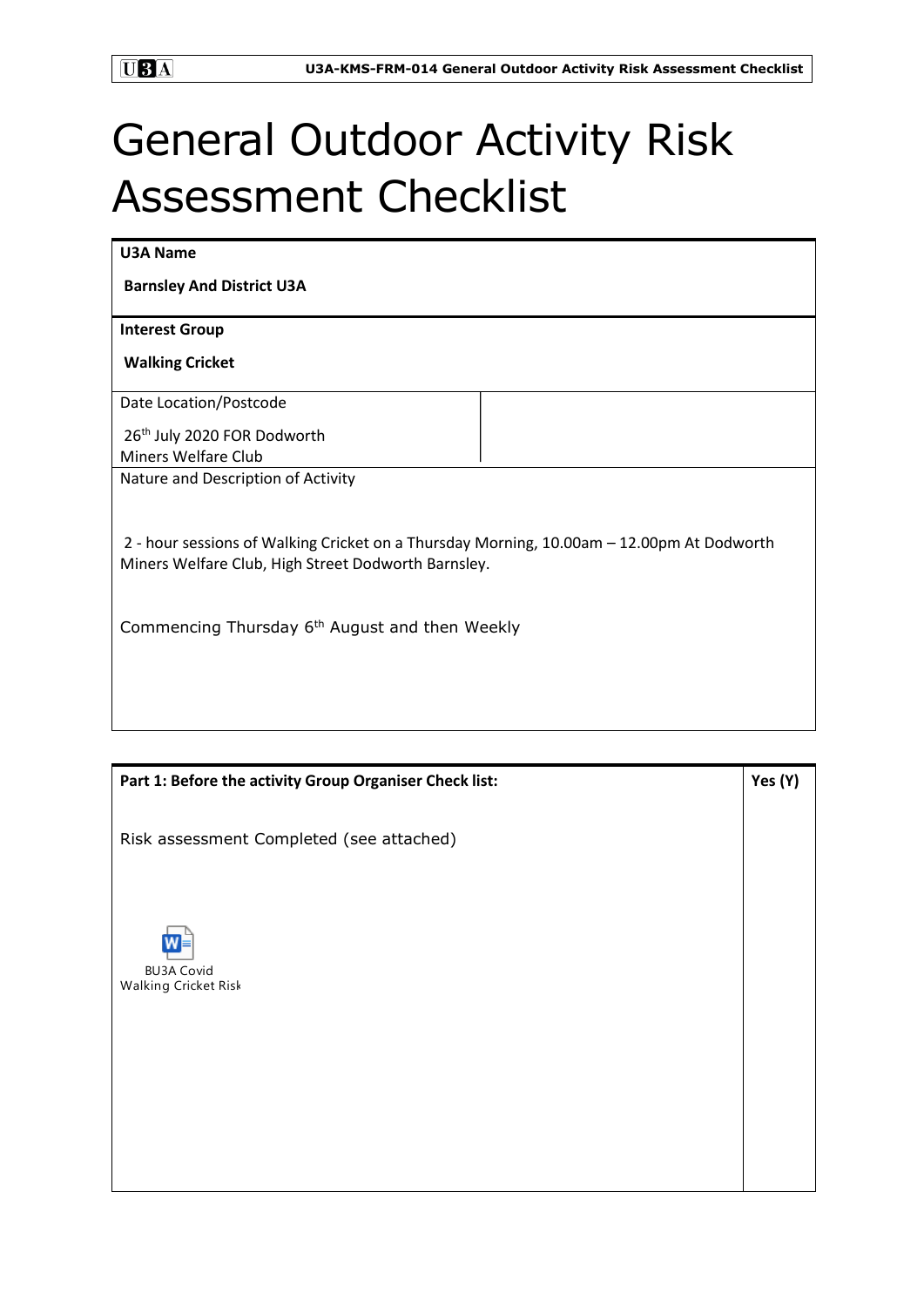| (A) | Consider the current Government and Public Health advice in relation to<br>your location and the feasibility of carrying out this activity safely adhering to<br>present social distancing requirements and permissible out-door activities.<br>(for example currently outdoor activities are still restricted to work, shopping<br>and exercise) INCORRECT - THIS ALSO APPLIES TO SOME OUTDOOR SPORTS<br>FROM July 11 <sup>th</sup> 2020 | Y |
|-----|-------------------------------------------------------------------------------------------------------------------------------------------------------------------------------------------------------------------------------------------------------------------------------------------------------------------------------------------------------------------------------------------------------------------------------------------|---|
| B)  | Consider whether your activity involves the sharing of any equipment or<br>shared spaces and make suitable arrangements to have antiviral cleaning<br>products available.                                                                                                                                                                                                                                                                 | Y |
| C)  | Where necessary inspect area prior to starting activity to ensure adequate<br>social distancing can be maintained throughout and to remove/isolate any<br>hazards.                                                                                                                                                                                                                                                                        | Y |
|     | D) Ensure travel arrangements also meet the necessary requirements                                                                                                                                                                                                                                                                                                                                                                        | Y |
| E)  | Consider the general hazards related to this type of activity, the impact<br>accommodating Covid19 requirements may have on the way it is organised.<br>These may relate to the location and potential congestion areas, obstacles,<br>fitness levels required, appropriate dress, weather conditions etc                                                                                                                                 | Y |
| F)  | Record outcome of these considerations in writing prior to the activity and<br>share with participants so they can complete their personal checklist in line<br>with the information in your checklist.                                                                                                                                                                                                                                   | Y |

| <b>Before Activity Personal Checklist:</b> |                                                                                                                                                                                                                                                                | Yes $(y)$                           |
|--------------------------------------------|----------------------------------------------------------------------------------------------------------------------------------------------------------------------------------------------------------------------------------------------------------------|-------------------------------------|
|                                            |                                                                                                                                                                                                                                                                |                                     |
| A)                                         | All participants to review their own personal health and circumstances and refer<br>to current Government guidance for different risk categories in Covid19 and what<br>measures are recommended for people over 70 and/or with various medical<br>conditions. | (Attached<br>to risk<br>assessment) |
| B)                                         | Consider the health risk category of anyone else you are isolating with in your<br>household.                                                                                                                                                                  |                                     |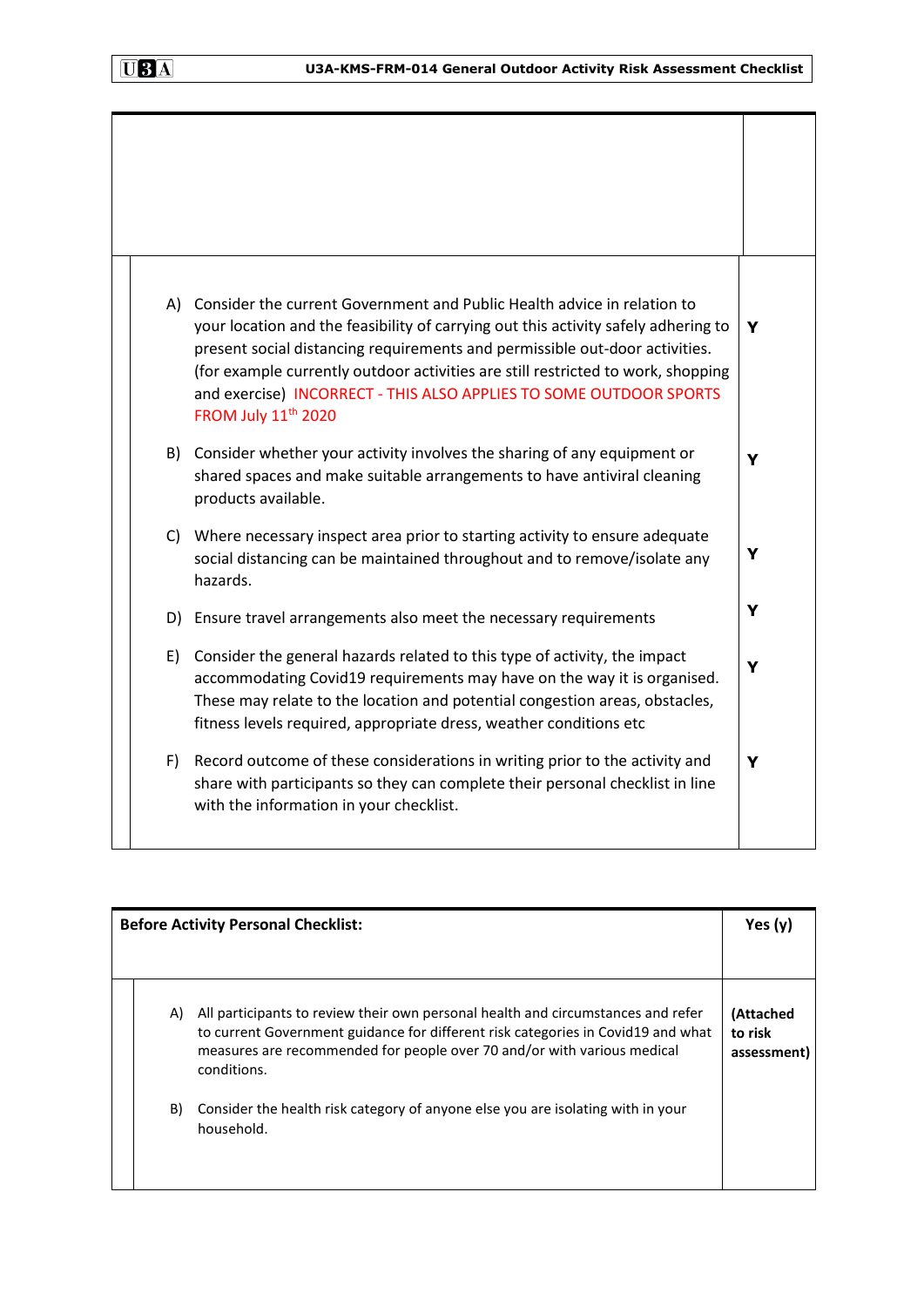a) Review the risk check list for the activity above completed by the group organiser and consider if you can take part without adverse risk to yourself or household.

| Part 1.                                      | <b>Activity Checklist outcomes:</b>                                                                                                        | Yes<br>(Y)                      |
|----------------------------------------------|--------------------------------------------------------------------------------------------------------------------------------------------|---------------------------------|
|                                              | Completed attached risk assessment indicates satisfactory outcomes for<br>the activity with identified control measures to manage the risk |                                 |
|                                              | <b>BU3A Covid</b><br>Walking Cricket Risk                                                                                                  |                                 |
|                                              |                                                                                                                                            |                                 |
| <b>Signed Group Organiser: Mac Mckechnie</b> |                                                                                                                                            | <b>Dated</b><br>26 July<br>2020 |

| Part 2. Personal Checklist Outcomes: | Yes |
|--------------------------------------|-----|
|                                      | l٧  |